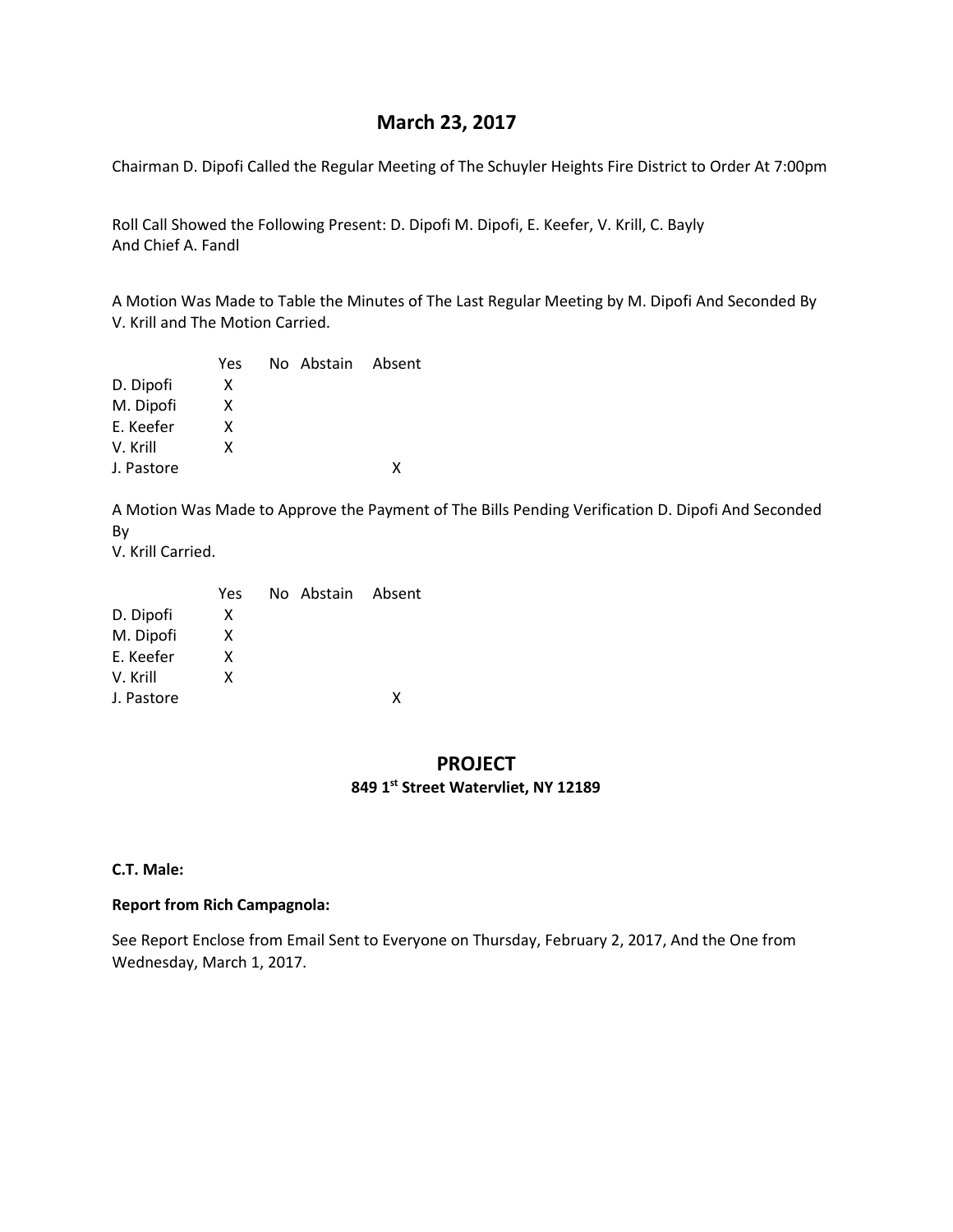# **CORRESPONDENCE**

We Received a Letter from The Company Requesting the Use of The Apparatus for All Funerals as They Arrive, Special Details Such as Santa In the District Use of Fire Truck for Writing at Open House and Parades as Company Is Advised of Them Is the Following (See Report Enclose)

- Maplewood Memorial Parade
- City Watervliet Memorial Day Parade
- Immaculate Heart of Mary Family Bizarre
- HVVFA Prayed Friday Through Sunday
- Plus St. Baldrick's Foundation Event

A Motion Was Made By M. Dipofi To Except Their Request and Seconded by V. Krill and Carried.

|            | Yes. | No Abstain Absent |   |
|------------|------|-------------------|---|
| D. Dipofi  | x    |                   |   |
| M. Dipofi  | x    |                   |   |
| E. Keefer  | x    |                   |   |
| V. Krill   | x    |                   |   |
| J. Pastore |      |                   | x |

A Letter from The Schuyler Heights Fire Company Request the Use of The Hall for The Following Dates and Events

- Recruit NY On Saturday, April 29, 2017
- Heights Fest Sunday, July 31 Through Monday, August 7, 2017
- Open House Saturday, October 14, 2017
- Company Elections Thursday, December 7, 2017

A Motion Was Made By M. Dipofi To Except These Requests Except For Recruit NY Because the Hall Has Been Rented for That Day and Seconded by D. Dipofi And Carried.

|            | Yes. | No Abstain Absent |   |
|------------|------|-------------------|---|
| D. Dipofi  | x    |                   |   |
| M. Dipofi  | x    |                   |   |
| E. Keefer  | x    |                   |   |
| V. Krill   | x    |                   |   |
| J. Pastore |      |                   | x |
|            |      |                   |   |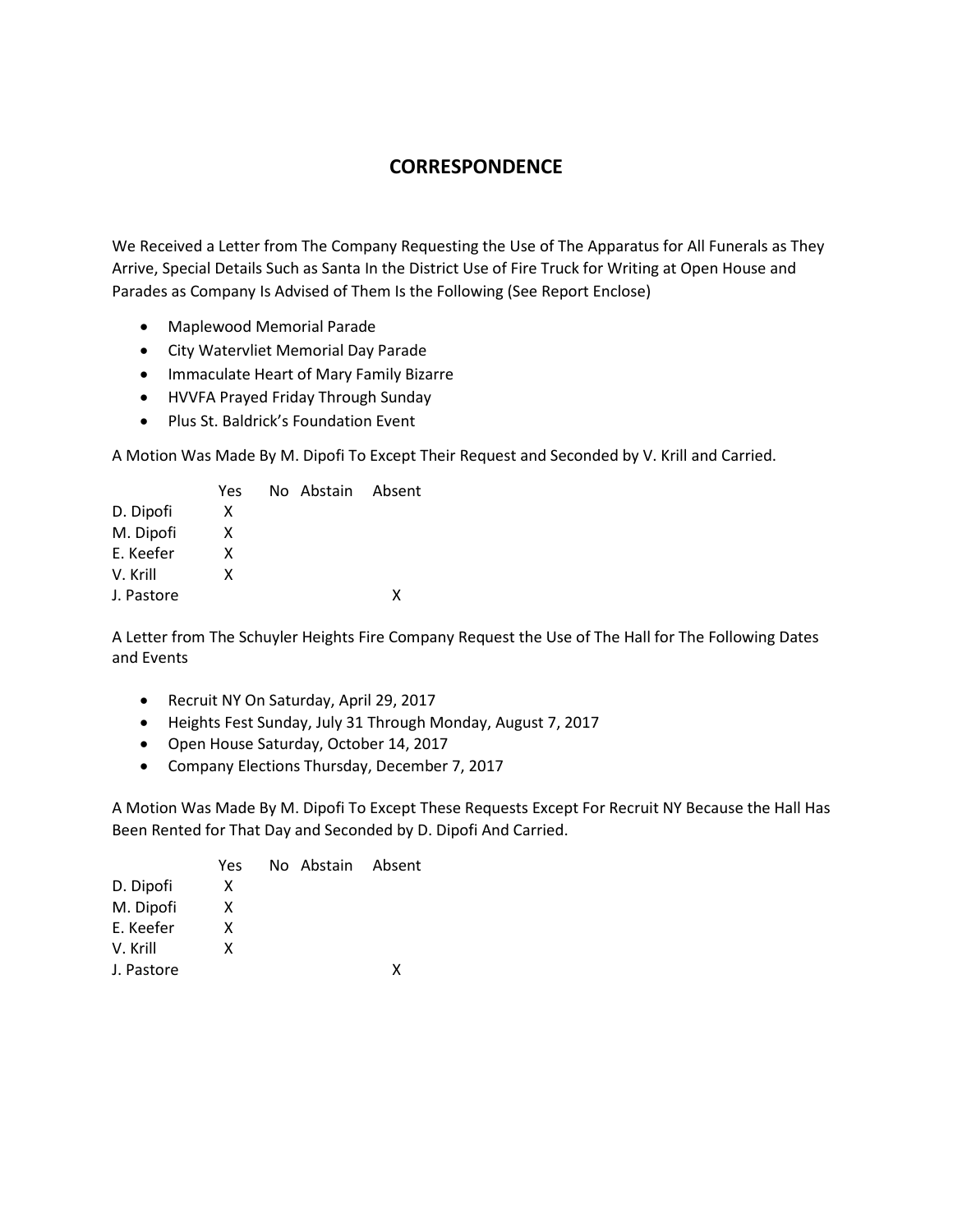At the February Meeting of The Schuyler Heights Fire Company Mark Depasquale Back to Active Status

A Motion Was Made By D. Dipofi To Except M. Depasquale Back to Active Status and Seconded By M. Dipofi And Carried.

|            | Yes | No Abstain Absent |   |
|------------|-----|-------------------|---|
| D. Dipofi  | x   |                   |   |
| M. Dipofi  | x   |                   |   |
| E. Keefer  | x   |                   |   |
| V. Krill   | x   |                   |   |
| J. Pastore |     |                   | x |
|            |     |                   |   |

At the March Company Meeting of The Schuyler Heights Fire Company They Receive Correspondence from Member Sara Surprise Resign from The Fire Company Due to Family Obligations

A Motion Was Made By D. Dipofi To Except This Request by Sara Surprise and Seconded by M. Dipofi And Carried.

|            | Yes | No Abstain Absent |   |
|------------|-----|-------------------|---|
| D. Dipofi  | x   |                   |   |
| M. Dipofi  | x   |                   |   |
| E. Keefer  | x   |                   |   |
| V. Krill   | x   |                   |   |
| J. Pastore |     |                   | x |
|            |     |                   |   |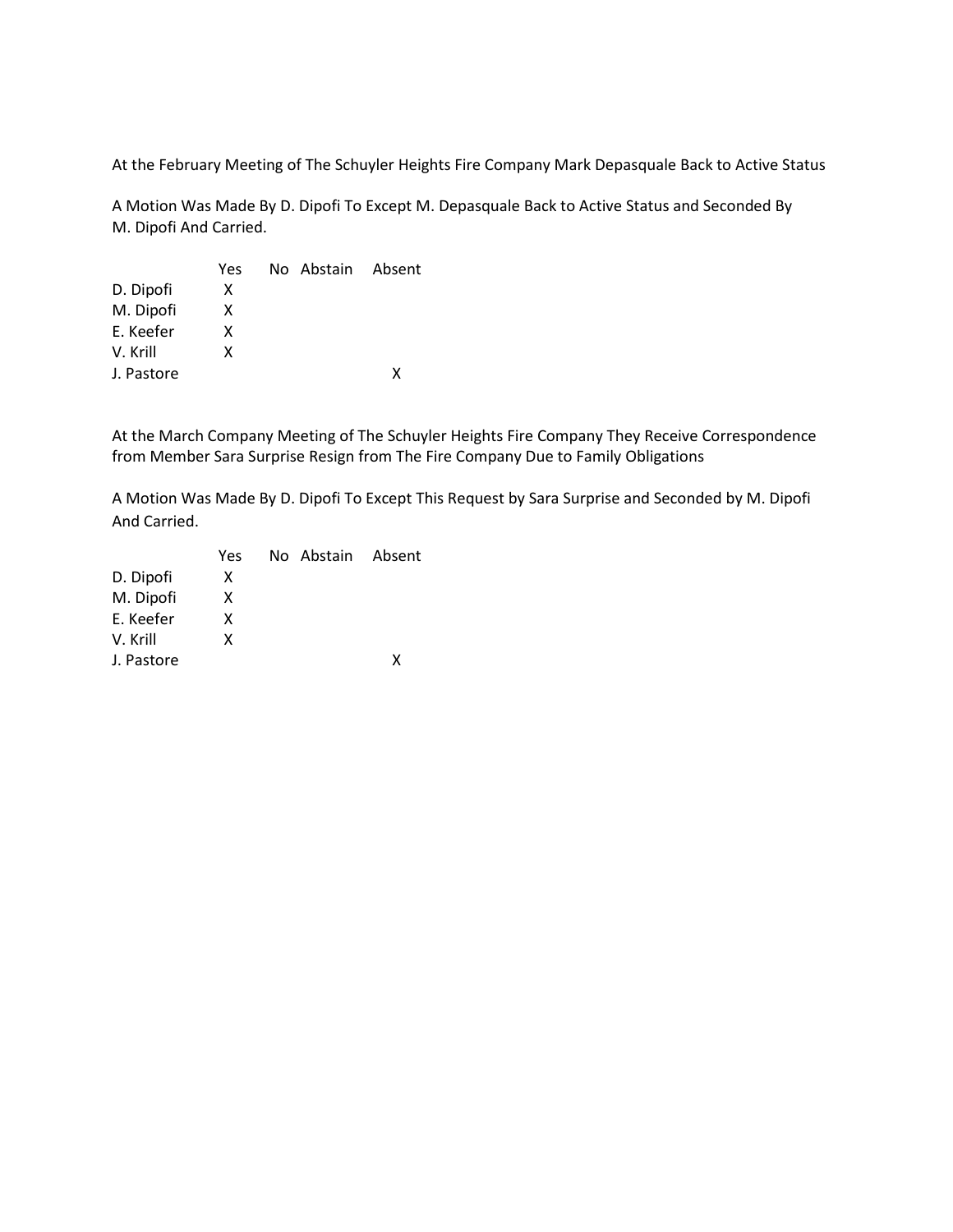## **NEW BUSINESS**

We Have a Quote from Albany IT For a New Camera System That Was Requested by M. Dipofi for \$6440.12

A Motion Was Made By M. Dipofi To Obtain a Second Quote and Seconded by V. Krill and Carried.

|            | Yes | No Abstain Absent |   |
|------------|-----|-------------------|---|
| D. Dipofi  | x   |                   |   |
| M. Dipofi  | x   |                   |   |
| E. Keefer  | x   |                   |   |
| V. Krill   | x   |                   |   |
| J. Pastore |     |                   | x |

We Have a Quote for New Carpeting to Put in The Office Areas For \$2958 As Per Quote

A Motion Was Made By M. Dipofi To Obtain a Second Quote and Seconded by V. Krill and Carried.

|            | Yes | No Abstain Absent |   |
|------------|-----|-------------------|---|
| D. Dipofi  | x   |                   |   |
| M. Dipofi  | X   |                   |   |
| E. Keefer  | x   |                   |   |
| V. Krill   | x   |                   |   |
| J. Pastore |     |                   | x |

We Have Two Quote from Alpine Software 1. To Purchase Key FOB's to Replace the Finger Reader For \$1347.00 And 2. For Truck Checks App. For \$1370.00.

A Motion Was Made By M. Dipofi To Purchase Both Quotes and Seconded by V. Krill and Carried.

|            | Yes | No Abstain Absent |   |
|------------|-----|-------------------|---|
| D. Dipofi  | x   |                   |   |
| M. Dipofi  | x   |                   |   |
| E. Keefer  | x   |                   |   |
| V. Krill   | x   |                   |   |
| J. Pastore |     |                   | x |
|            |     |                   |   |

We Have a Hall Rental from Robert Welch For April 28, 2017 For Set Up At 6pm And April 29, 2017 For the Party From 4pm To 8pm.

A Motion Was Made by M. Dipofi To Accept the Hall Rental Seconded by V. Krill Carried

| Yes. |  |                   |
|------|--|-------------------|
| x    |  |                   |
| X    |  |                   |
| x    |  |                   |
|      |  | No Abstain Absent |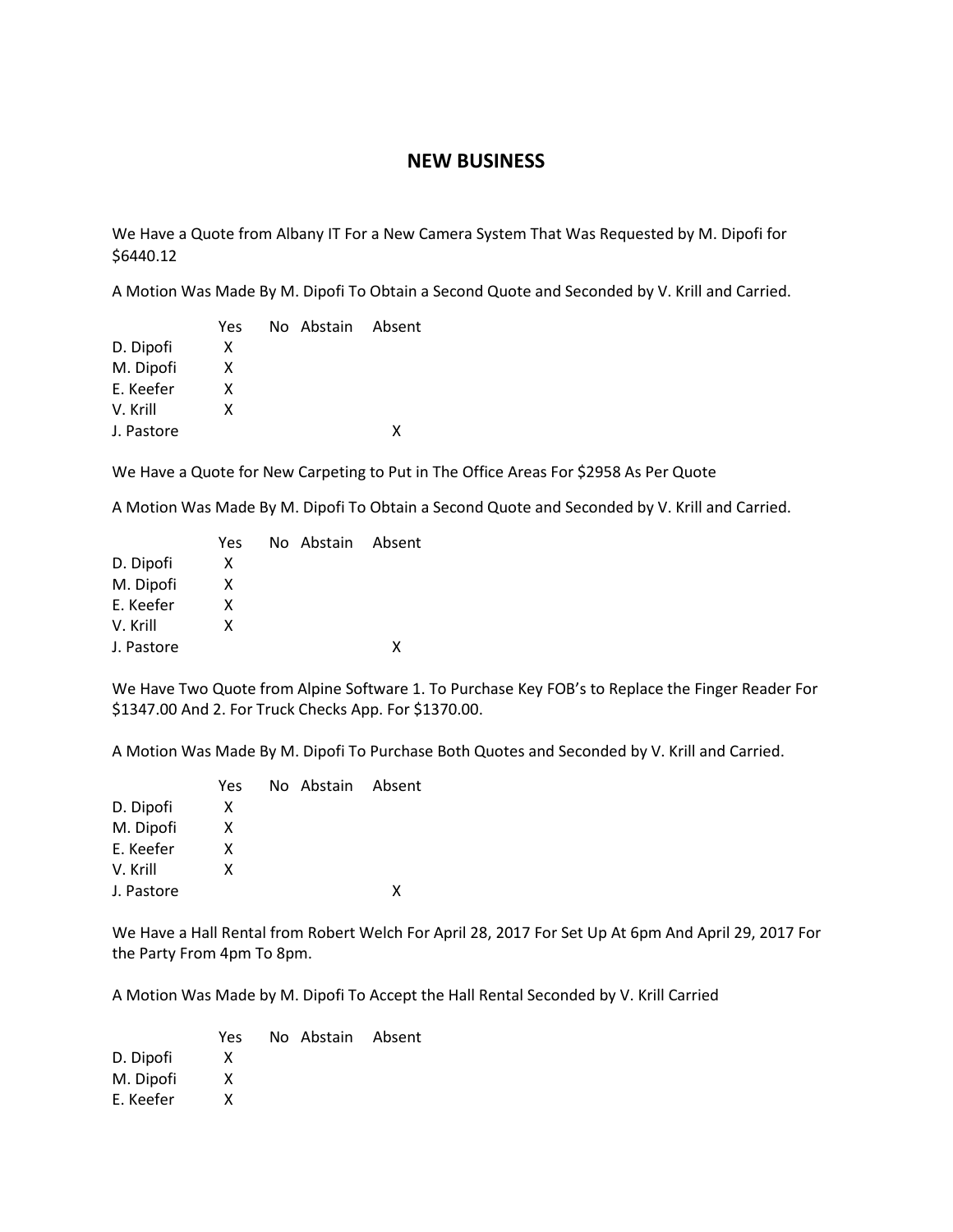V. Krill X J. Pastore X

# **CHIEF'S REPORT**

#### **See Enclose Report Given by Chief A. Fandl:**

- Truck 8 Repair Was Done and Put Back in Service
- The Recall on Truck 8 Is for The Rails That Holds the Latter in Place
- Will Get a Better Date on Pump Test When I Receive One

A Motion Was Made by M. Dipofi To Allow the Making of Accountability Tags for Hoag's Corners Fire Department and To Purchase a Box Of 500 Tags Seconded by V. Krill

|            | Yes. | No Abstain Absent |   |
|------------|------|-------------------|---|
| D. Dipofi  | x    |                   |   |
| M. Dipofi  | x    |                   |   |
| E. Keefer  | x    |                   |   |
| V. Krill   | x    |                   |   |
| J. Pastore |      |                   | x |
|            |      |                   |   |

• We Need Refreshments for Recruit NY

A Motion Was Made by M. Dipofi for \$500 In Return What Is Not Used Seconded by V. Krill Carried

| Yes |  |                   |
|-----|--|-------------------|
| x   |  |                   |
| x   |  |                   |
| x   |  |                   |
| x   |  |                   |
|     |  | x                 |
|     |  | No Abstain Absent |

• AED For Car 48

A Motion Was Made to Purchase the AED By M. Dipofi Seconded by V. Krill Carried

|           | Yes. | No Abstain Absent |  |
|-----------|------|-------------------|--|
| D. Dipofi | x    |                   |  |
| M. Dipofi | x    |                   |  |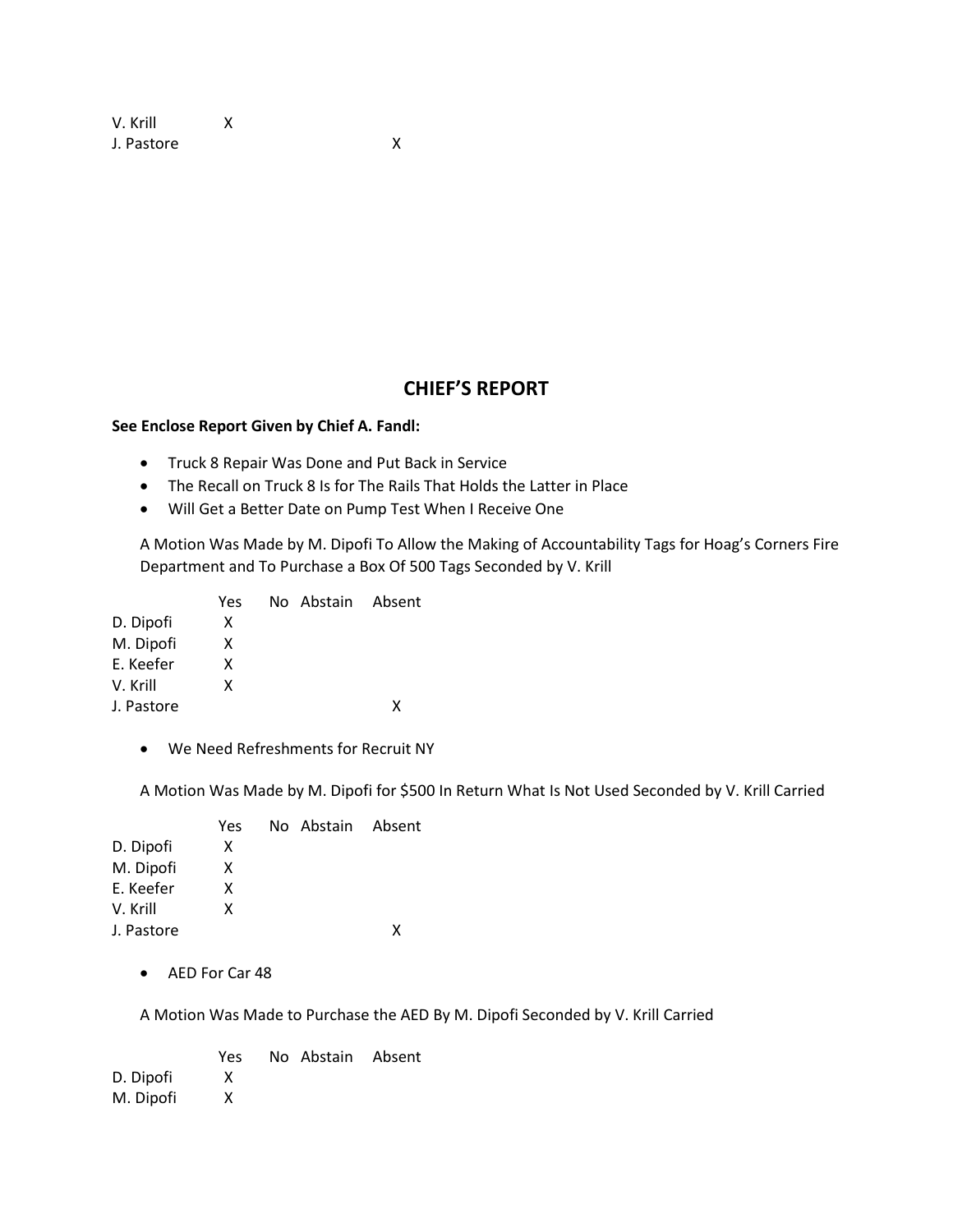E. Keefer X V. Krill X J. Pastore X

• Mutual Aid Agreement with Arsenal

A Motion by M. Dipofi To Sign the Mutual Aid Agreement Seconded by E. Keefer Carried

|            | Yes | No Abstain Absent |   |
|------------|-----|-------------------|---|
| D. Dipofi  | X   |                   |   |
| M. Dipofi  | x   |                   |   |
| E. Keefer  | x   |                   |   |
| V. Krill   | x   |                   |   |
| J. Pastore |     |                   | x |

• MTC Agreement

A Motion Was Made by M. Dipofi To Sign MTC Agreement Seconded by E. Keefer Carried

| Yes |  |                   |
|-----|--|-------------------|
| x   |  |                   |
| x   |  |                   |
| x   |  |                   |
| x   |  |                   |
|     |  | x                 |
|     |  | No Abstain Absent |

Station Radio Would Like to Know If It's Worth My While to Get Pricing on His Radio System for The Whole Station.

A Motion Was Made by E. Keefer Seconded by M. Dipofi To Get Prices for Next Month's Meeting Carried

|            | Yes | No Abstain Absent |   |
|------------|-----|-------------------|---|
| D. Dipofi  | х   |                   |   |
| M. Dipofi  | X   |                   |   |
| E. Keefer  | x   |                   |   |
| V. Krill   | x   |                   |   |
| J. Pastore |     |                   | x |

A Motion Was Made by M. Dipofi To Purchase Everything on The Chief's Report List Seconded by V. Krill Carried

|            | Yes | No Abstain Absent |   |
|------------|-----|-------------------|---|
| D. Dipofi  | x   |                   |   |
| M. Dipofi  | x   |                   |   |
| E. Keefer  | x   |                   |   |
| V. Krill   | x   |                   |   |
| J. Pastore |     |                   | x |
|            |     |                   |   |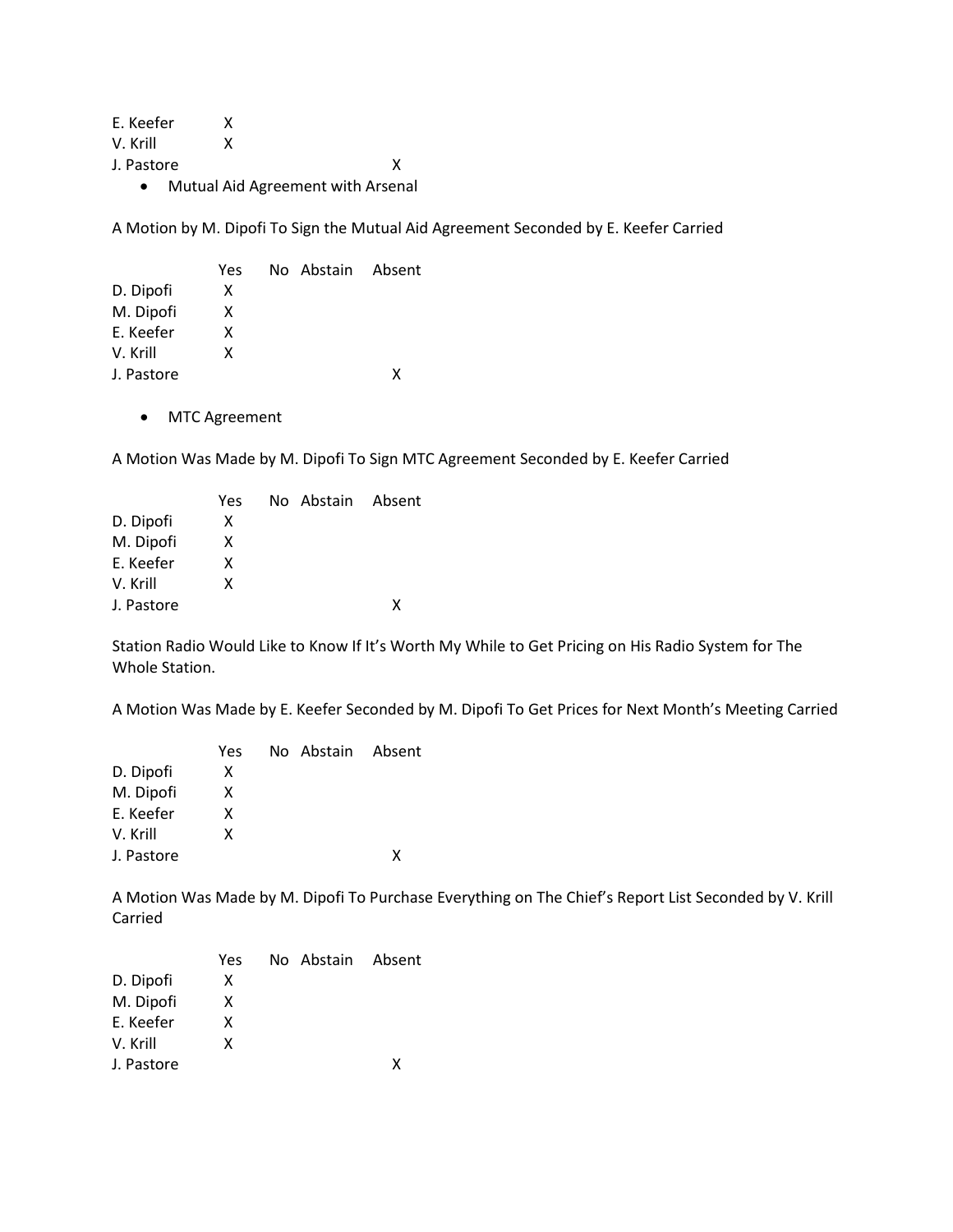On I Am Responding I Would Like to Try Swapping Computers Around to Put the Oldest One in The Radio Room to Use for I Am Responding Could Someone Check with Our IT Person and See If This Can Be Done

A Motion Was Made by M. Dipofi To Have Earl Call Andy To Verify the Move Seconded by V. Krill Carried

|            | Yes | No Abstain Absent |   |
|------------|-----|-------------------|---|
| D. Dipofi  | x   |                   |   |
| M. Dipofi  | x   |                   |   |
| F. Keefer  | x   |                   |   |
| V. Krill   | x   |                   |   |
| J. Pastore |     |                   | x |

On the Subject of EVOC We Have a Class Coming Up in Is the First Time We Ever Had Junior Firefighters Are They Permitted to Take the Two-Day Course (First Day Is Classroom Second Day Would Be Driving) I Am Assuming They Are Able to Take the Classroom but Can They Take the Driving with A Permit and A Licensed Driver

A Motion Was Made by M. Dipofi For Earl to Call Mike White and Check into This Seconded by V. Krill Carried

|            | Yes | No Abstain Absent |   |
|------------|-----|-------------------|---|
| D. Dipofi  | x   |                   |   |
| M. Dipofi  | x   |                   |   |
| E. Keefer  | x   |                   |   |
| V. Krill   | x   |                   |   |
| J. Pastore |     |                   | x |

I Have a Request from Assistant Chief K. Keefer Sr. For the Following A NY Style Hook with Three Quotes in Attached Report from The Fire Store Was the Cheapest At \$68.59 Each, A Radio Carrying Case Combo Kit from The Fire Store for \$95.59 and from The Fire Store for 8 Aluminum Wages for \$18.99 each A motion was made by M. DiPofi to make the purchase of all items listed seconded by V. Krill carried

|            | Yes | No Abstain Absent |   |
|------------|-----|-------------------|---|
| D. DiPofi  | x   |                   |   |
| M. DiPofi  | x   |                   |   |
| E. Keefer  | x   |                   |   |
| V. Krill   | x   |                   |   |
| J. Pastore |     |                   | x |

# **REPORTS**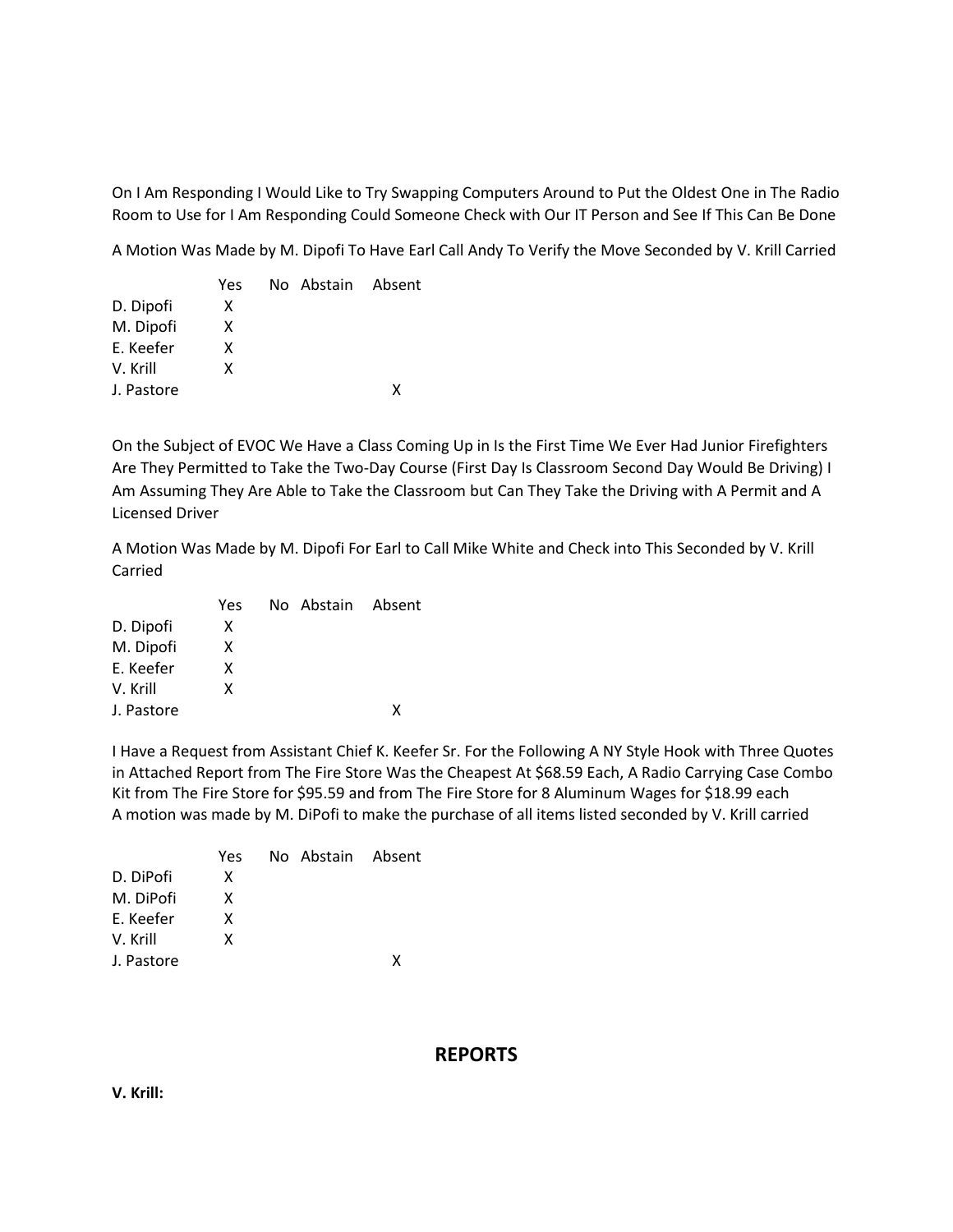## Nothing at This Time

### **M. Dipofi:**

We Had to Have the Tank Pumped Out on March 23, 2017 and M. Dipofi Talked to A Donna There Is a Form We Can Have Sent Over and They Will Pump Once a Month Without Anybody Being Here a Discussion Followed and A Decision Was Made That D. Dipofi Will Get a Price to See What the Cost Would Be for A Second Manhole into The Tank and Get Quote for Next Month's Meeting

As Everybody No the Drains Backed Up We Had a Camera Put in To the Drains and Found There Were Roots Coming in The Joints Than We Had That Snaked Out the Drains Are Running Free Again

### **E. Keefer:**

We Had a Standby This Past Storm and Full Was Purchase to Feed Everyone Who Came What Was Not Used Was Put in The Refrigerator and The Next Day the Packages Were Found Open and Full Was Going to Waste. A Few Of Us Talked and Came Up with The Idea of Purchasing a Full Saver and Some Full Saver Bags So We Can Vacuum Pack Any Leftovers and Put in The Freezer for Meeting Nights or Any Other Time in Individual Servings

A Motion by M. Dipofi To Purchase the Full Savers and Bags from Sam's Club Seconded by D. Dipofi Carried

| Yes |  |                   |
|-----|--|-------------------|
| x   |  |                   |
| x   |  |                   |
| x   |  |                   |
| x   |  |                   |
|     |  | x                 |
|     |  | No Abstain Absent |

## **D. Dipofi:**

I Have Not Ordered the Two Desks Chairs from WB Mason for The Front Office That Was Okay Last Month. I Just Wanted to Make Sure We Didn't Need Any Other Chairs Before I Ordered Him

The EZ Passes Has Come in And Have Given Them to The Chief, There Is One Orange EZ Pass for The Dual Tire Vehicle

I Am Working on A PowerPoint Presentation to Present to The Company on LOSAP If Anybody Would Like to Help Me with It I Would Appreciate It

## **C. Bayly:**

I Have the Quarterly Bill for Pitney Bone Stamp Machine Is It Okay to Pay. E. Keefer Stated That Is One of The Items You Can Pay as Soon as It Comes in We Have A SOP/SOG On That